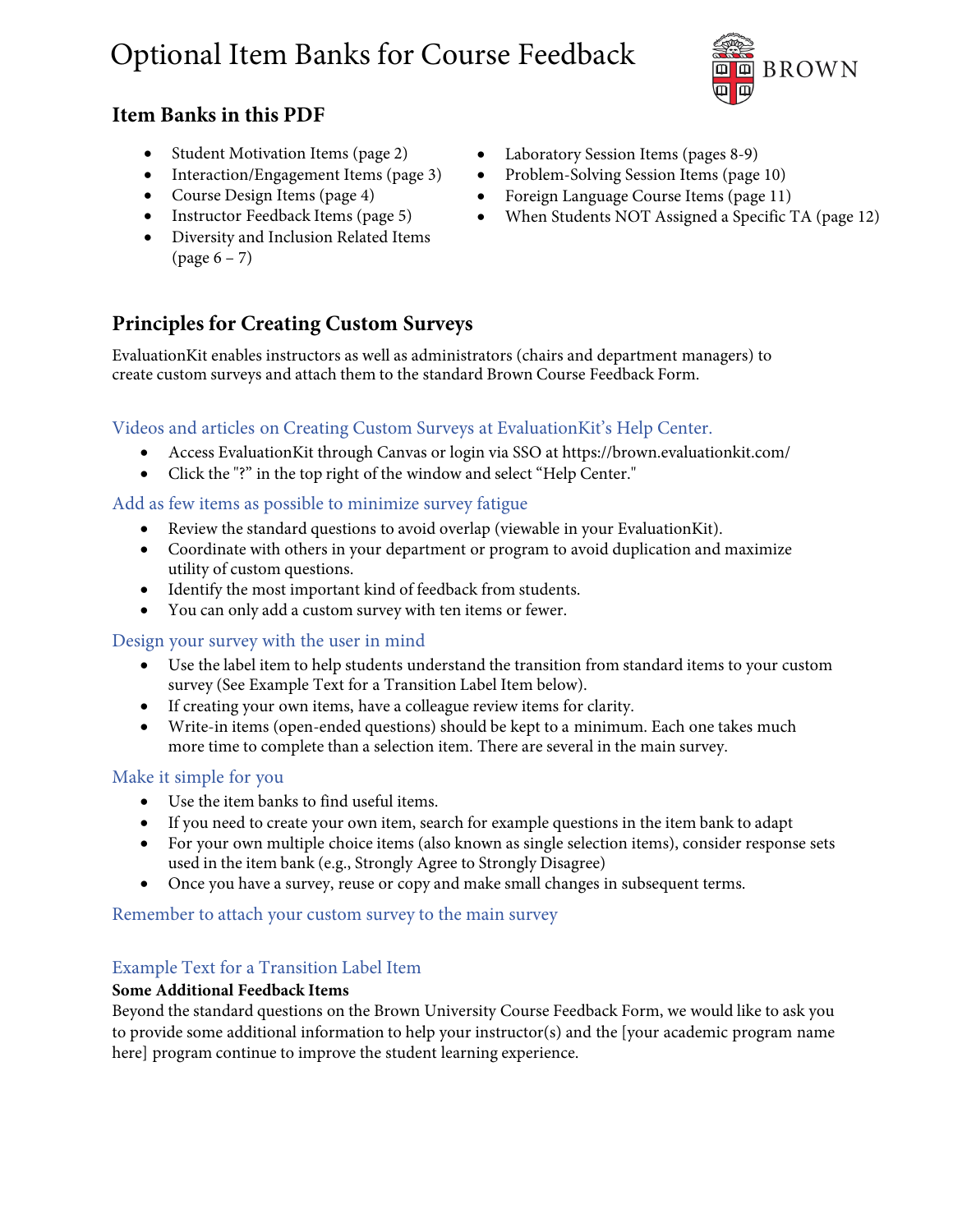### **Item Bank: Student MoƟvaƟon Items**

| Please indicate the extent to which you agree or disagree:<br>When this course began I believed I could master its content.                   |                                                                                                                                            |         |          |                          |  |  |  |  |
|-----------------------------------------------------------------------------------------------------------------------------------------------|--------------------------------------------------------------------------------------------------------------------------------------------|---------|----------|--------------------------|--|--|--|--|
| <b>Strongly Agree</b>                                                                                                                         | Agree                                                                                                                                      | Neutral | Disagree | <b>Strongly Disagree</b> |  |  |  |  |
| O                                                                                                                                             | O                                                                                                                                          | O       | O        | O                        |  |  |  |  |
|                                                                                                                                               | Please indicate the extent to which you agree or disagree:<br>My background prepared me well for this courses requirements.                |         |          |                          |  |  |  |  |
| <b>Strongly Agree</b>                                                                                                                         | Agree                                                                                                                                      | Neutral | Disagree | <b>Strongly Disagree</b> |  |  |  |  |
| O                                                                                                                                             | O                                                                                                                                          | O       | O        | O                        |  |  |  |  |
| Please indicate the extent to which you agree or disagree:<br>This class stimulated my interest in the subject.                               |                                                                                                                                            |         |          |                          |  |  |  |  |
| <b>Strongly Agree</b>                                                                                                                         | Agree                                                                                                                                      | Neutral | Disagree | <b>Strongly Disagree</b> |  |  |  |  |
| O                                                                                                                                             | O                                                                                                                                          | O       | O        | O                        |  |  |  |  |
| Please indicate the extent to which you agree or disagree:<br>The instructor conveyed confidence in my ability to do well in the course.      |                                                                                                                                            |         |          |                          |  |  |  |  |
| <b>Strongly Agree</b>                                                                                                                         | Agree                                                                                                                                      | Neutral | Disagree | <b>Strongly Disagree</b> |  |  |  |  |
| O                                                                                                                                             | O                                                                                                                                          | O       | O        | $\circ$                  |  |  |  |  |
| Please indicate the extent to which you agree or disagree:<br>The instructor facilitated a learning environment that helped me feel accepted. |                                                                                                                                            |         |          |                          |  |  |  |  |
| Strongly Agree                                                                                                                                | Agree                                                                                                                                      | Neutral | Disagree | <b>Strongly Disagree</b> |  |  |  |  |
| $\circ$                                                                                                                                       | O                                                                                                                                          | $\circ$ | O        | $\circ$                  |  |  |  |  |
|                                                                                                                                               | Please indicate the extent to which you agree or disagree:<br>The instructor encouraged me to reflect on and evaluate what I have learned. |         |          |                          |  |  |  |  |
| <b>Strongly Agree</b>                                                                                                                         | Agree                                                                                                                                      | Neutral | Disagree | <b>Strongly Disagree</b> |  |  |  |  |
| $\circ$                                                                                                                                       | O                                                                                                                                          | $\circ$ | O        | $\circ$                  |  |  |  |  |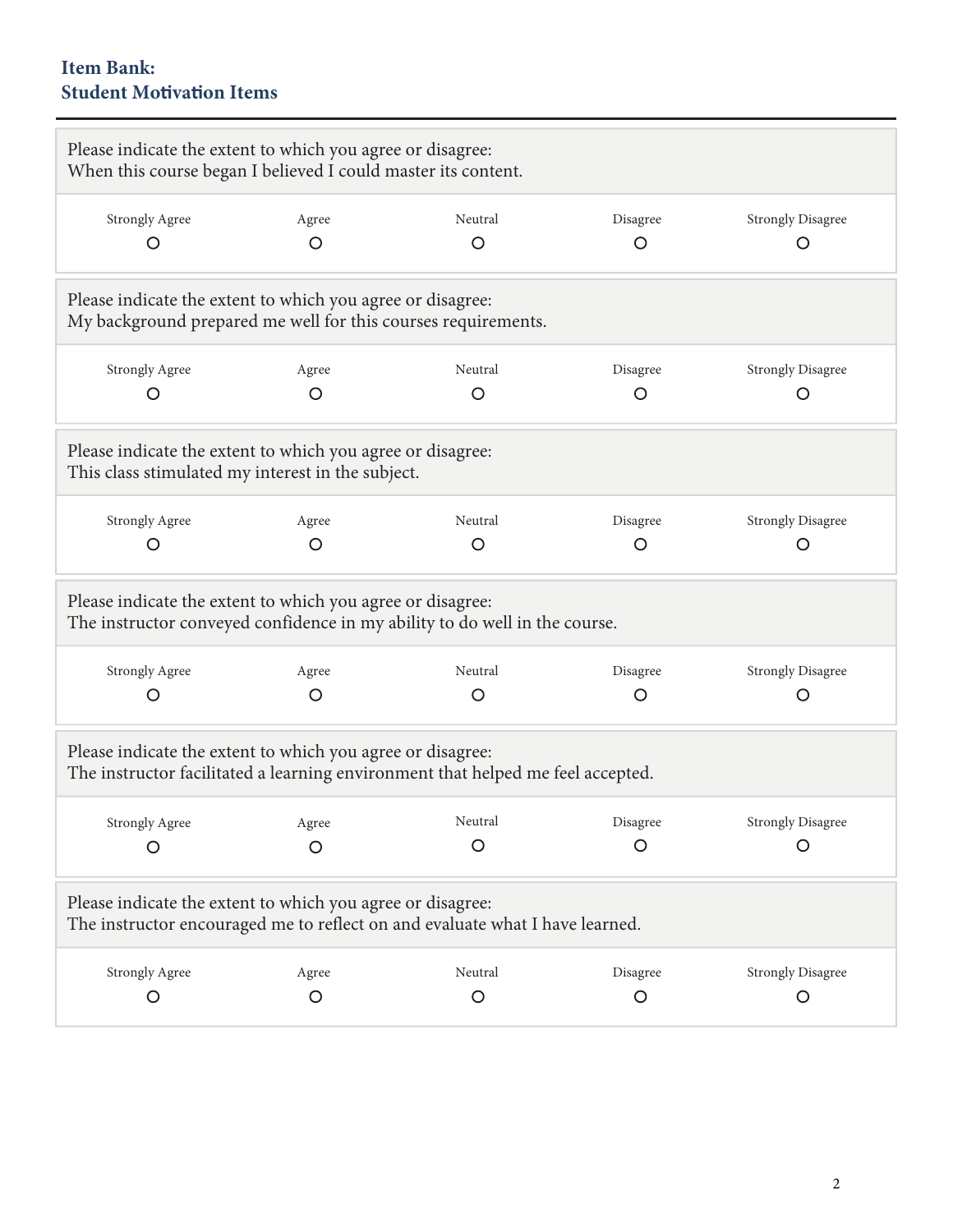### **Item Bank: InteracƟon/Engagement Items**

| Please indicate the extent to which you agree or disagree:<br>The expectations for this course were clearly outlined at the beginning of the course.                                                                   |         |         |          |                          |  |  |  |  |
|------------------------------------------------------------------------------------------------------------------------------------------------------------------------------------------------------------------------|---------|---------|----------|--------------------------|--|--|--|--|
| <b>Strongly Agree</b>                                                                                                                                                                                                  | Agree   | Neutral | Disagree | <b>Strongly Disagree</b> |  |  |  |  |
| $\circ$                                                                                                                                                                                                                | $\circ$ | $\circ$ | $\circ$  | O                        |  |  |  |  |
| Please indicate the extent to which you agree or disagree:<br>Learning activities included meaningful interactions between students in the course.                                                                     |         |         |          |                          |  |  |  |  |
| <b>Strongly Agree</b>                                                                                                                                                                                                  | Agree   | Neutral | Disagree | <b>Strongly Disagree</b> |  |  |  |  |
| $\circ$                                                                                                                                                                                                                | $\circ$ | $\circ$ | $\circ$  | $\circ$                  |  |  |  |  |
| Please indicate the extent to which you agree or disagree:<br>This class was open to a variety of different student experiences and perspectives.                                                                      |         |         |          |                          |  |  |  |  |
| <b>Strongly Agree</b>                                                                                                                                                                                                  | Agree   | Neutral | Disagree | <b>Strongly Disagree</b> |  |  |  |  |
| $\circ$                                                                                                                                                                                                                | $\circ$ | $\circ$ | $\circ$  | O                        |  |  |  |  |
| Please indicate the extent to which you agree or disagree:<br>The instructor encouraged students to help each other understand ideas or concepts.                                                                      |         |         |          |                          |  |  |  |  |
| <b>Strongly Agree</b>                                                                                                                                                                                                  | Agree   | Neutral | Disagree | <b>Strongly Disagree</b> |  |  |  |  |
| $\circ$                                                                                                                                                                                                                | $\circ$ | O       | $\circ$  | $\circ$                  |  |  |  |  |
| Please indicate the extent to which you agree or disagree:<br>The instructor used technology effectively to facilitate my learning.                                                                                    |         |         |          |                          |  |  |  |  |
| <b>Strongly Agree</b>                                                                                                                                                                                                  | Agree   | Neutral | Disagree | <b>Strongly Disagree</b> |  |  |  |  |
| $\circ$                                                                                                                                                                                                                | $\circ$ | O       | $\circ$  | O                        |  |  |  |  |
| Please indicate the extent to which you agree or disagree:<br>The instructor helped students to interpret subject matter from diverse perspectives (e.g., different cultures,<br>religions, genders, political views). |         |         |          |                          |  |  |  |  |
| <b>Strongly Agree</b>                                                                                                                                                                                                  | Agree   | Neutral | Disagree | <b>Strongly Disagree</b> |  |  |  |  |
| O                                                                                                                                                                                                                      | O       | O       | O        | O                        |  |  |  |  |
|                                                                                                                                                                                                                        |         |         |          |                          |  |  |  |  |

## **Open-ended Items**

How did the instructor(s) facilitate discussions to encourage broad participation by students? What might have been done to encourage more students to participate in discussions?

How did you prepare for class discussion? What would help you feel more prepared?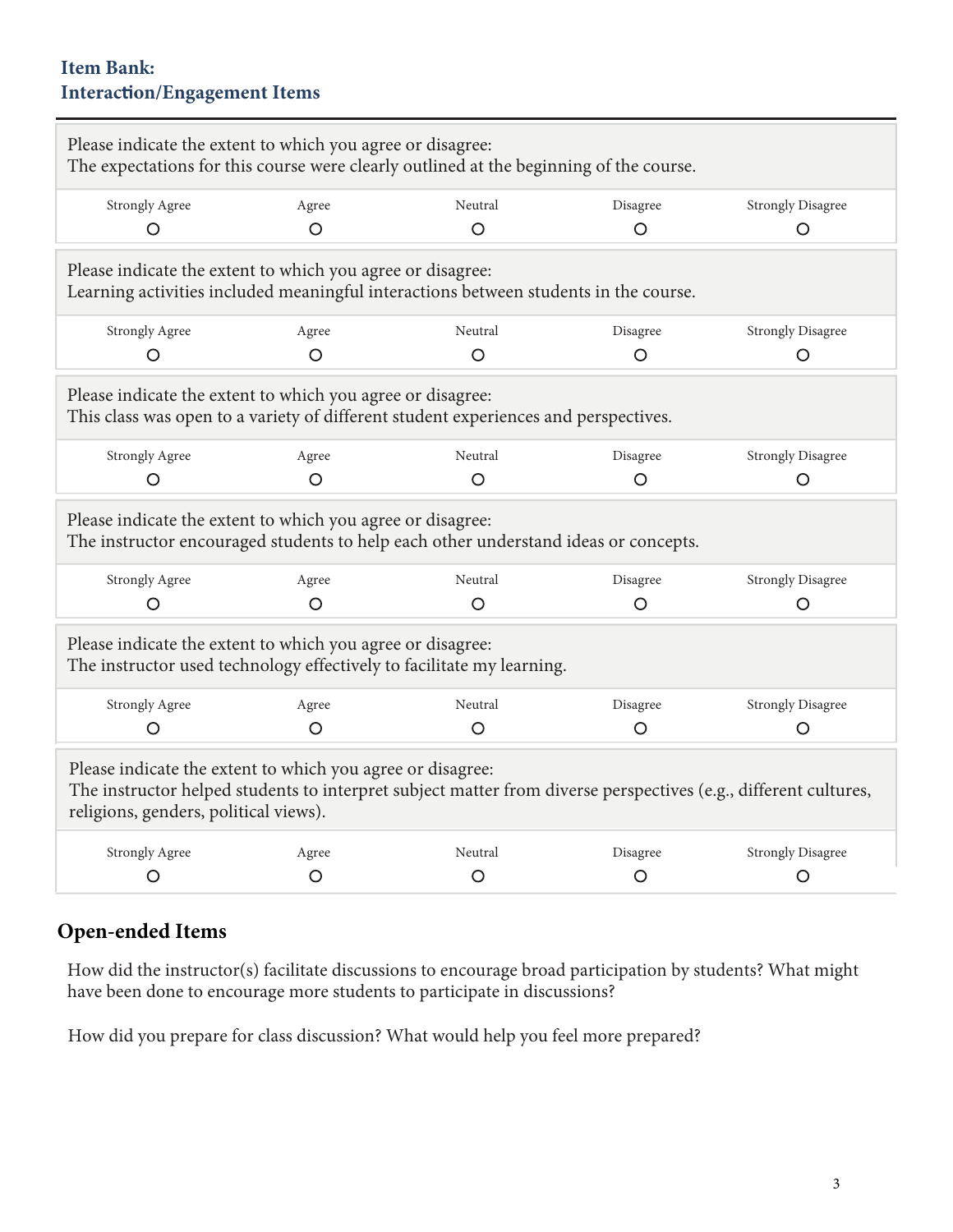## **Item Bank: Course Design Items**

| Please indicate the extent to which you agree or disagree:<br>The course had learning objectives that were meaningful to me.                           |                                                                                                                     |         |          |                          |  |  |  |
|--------------------------------------------------------------------------------------------------------------------------------------------------------|---------------------------------------------------------------------------------------------------------------------|---------|----------|--------------------------|--|--|--|
| <b>Strongly Agree</b>                                                                                                                                  | Agree                                                                                                               | Neutral | Disagree | <b>Strongly Disagree</b> |  |  |  |
| O                                                                                                                                                      | O                                                                                                                   | ∩       | O        | O                        |  |  |  |
| Please indicate the extent to which you agree or disagree:<br>Activities and assignments were clearly related to important course learning objectives. |                                                                                                                     |         |          |                          |  |  |  |
| <b>Strongly Agree</b>                                                                                                                                  | Agree                                                                                                               | Neutral | Disagree | <b>Strongly Disagree</b> |  |  |  |
| O                                                                                                                                                      | O                                                                                                                   | O       | $\circ$  | O                        |  |  |  |
| Please indicate the extent to which you agree or disagree:<br>The readings in this course have helped me learn.                                        |                                                                                                                     |         |          |                          |  |  |  |
| <b>Strongly Agree</b>                                                                                                                                  | Agree                                                                                                               | Neutral | Disagree | <b>Strongly Disagree</b> |  |  |  |
| O                                                                                                                                                      | O                                                                                                                   | $\circ$ | O        | O                        |  |  |  |
| Please indicate the extent to which you agree or disagree:<br>Discussions helped me understand the key ideas of this course.                           |                                                                                                                     |         |          |                          |  |  |  |
| <b>Strongly Agree</b>                                                                                                                                  | Agree                                                                                                               | Neutral | Disagree | <b>Strongly Disagree</b> |  |  |  |
| O                                                                                                                                                      | O                                                                                                                   | $\circ$ | $\circ$  | $\circ$                  |  |  |  |
|                                                                                                                                                        | Please indicate the extent to which you agree or disagree:<br>Course content was inclusive of diverse perspectives. |         |          |                          |  |  |  |
| <b>Strongly Agree</b>                                                                                                                                  | Agree                                                                                                               | Neutral | Disagree | <b>Strongly Disagree</b> |  |  |  |
| $\circ$                                                                                                                                                | $\circ$                                                                                                             | O       | $\circ$  | $\circ$                  |  |  |  |
| Please indicate the extent to which you agree or disagree:<br>Course projects, tests, or assignments required original or creative thinking.           |                                                                                                                     |         |          |                          |  |  |  |
| <b>Strongly Agree</b>                                                                                                                                  | Agree                                                                                                               | Neutral | Disagree | <b>Strongly Disagree</b> |  |  |  |
| O                                                                                                                                                      | O                                                                                                                   | O       | O        | O                        |  |  |  |

## **Open-ended Item**

Which course assignments have helped you understand the course topic or stimulated you to be more interested in the course topic? Which assignments have been the least interesting?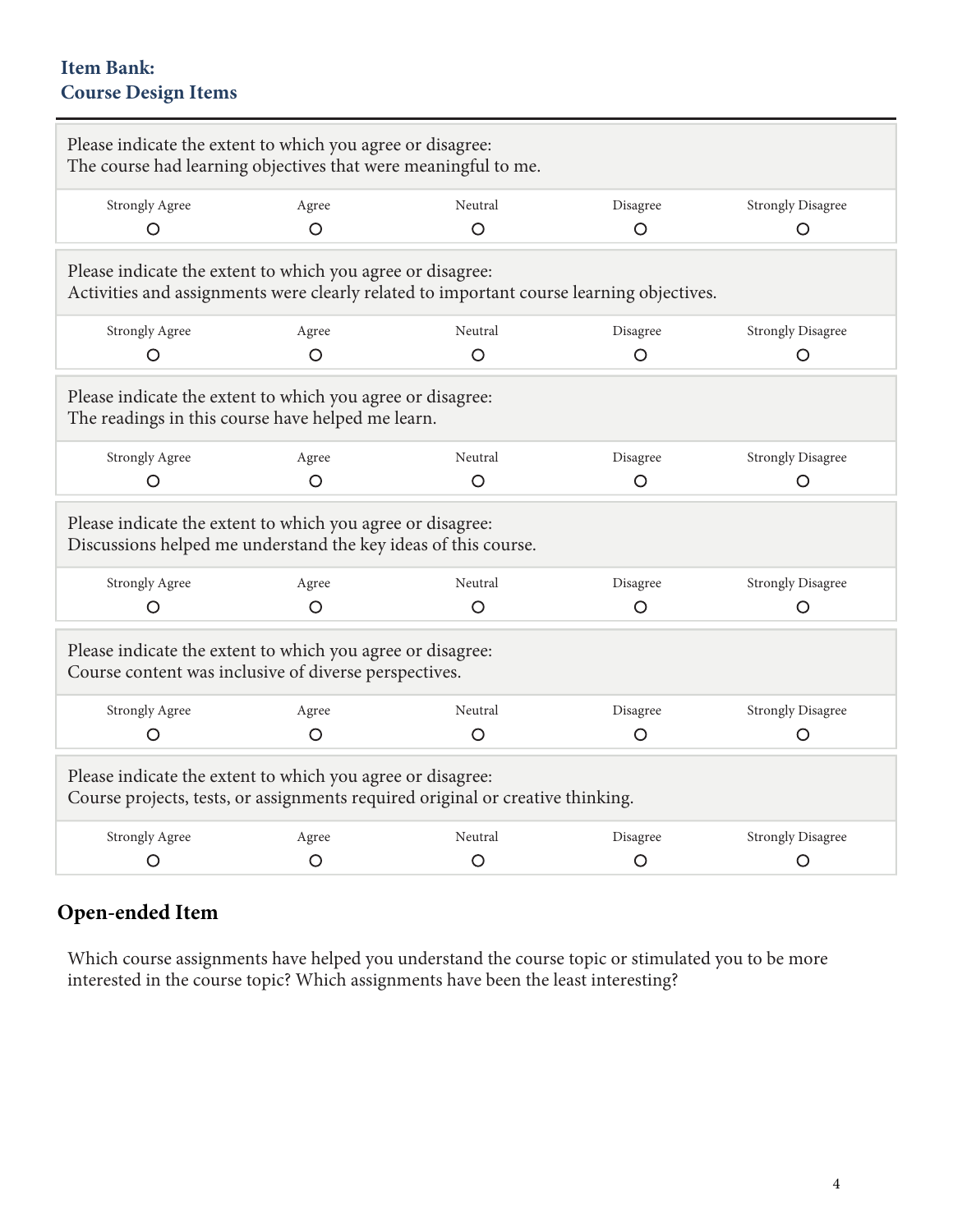| Please indicate the extent to which you agree or disagree:<br>The instructor(s) clearly communicated the evaluation criteria for assignments.      |       |         |          |                          |  |  |  |
|----------------------------------------------------------------------------------------------------------------------------------------------------|-------|---------|----------|--------------------------|--|--|--|
| <b>Strongly Agree</b>                                                                                                                              | Agree | Neutral | Disagree | <b>Strongly Disagree</b> |  |  |  |
|                                                                                                                                                    |       | O       | O        | O                        |  |  |  |
| Please indicate the extent to which you agree or disagree:<br>I received clear feedback that supported my learning in this course                  |       |         |          |                          |  |  |  |
| <b>Strongly Agree</b>                                                                                                                              | Agree | Neutral | Disagree | <b>Strongly Disagree</b> |  |  |  |
| ( )                                                                                                                                                | ∩     | O       |          | ( )                      |  |  |  |
| Please indicate the extent to which you agree or disagree:<br>I was able to use the instructor's feedback to improve my performance in the course. |       |         |          |                          |  |  |  |
| <b>Strongly Agree</b>                                                                                                                              | Agree | Neutral | Disagree | <b>Strongly Disagree</b> |  |  |  |
|                                                                                                                                                    | O     | O       | O        | O                        |  |  |  |
| Please indicate the extent to which you agree or disagree:<br>The instructor had high standards for student learning in this course.               |       |         |          |                          |  |  |  |
| <b>Strongly Agree</b>                                                                                                                              | Agree | Neutral | Disagree | <b>Strongly Disagree</b> |  |  |  |
|                                                                                                                                                    |       | O       |          |                          |  |  |  |

## **Open-ended Item**

How has instructor feedback been helpful to your learning? How could feedback be improved to enhance your learning?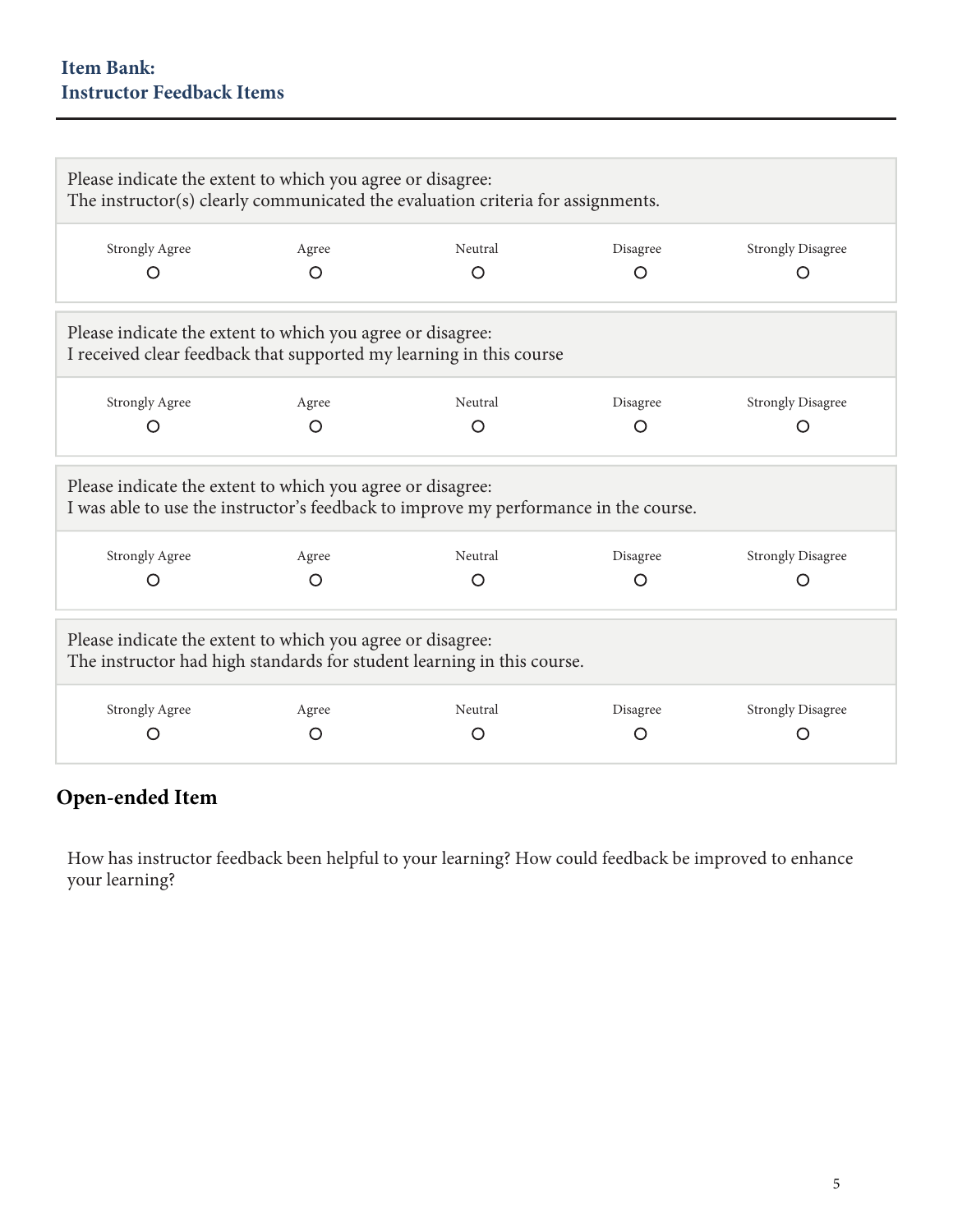### **Item Bank: Diversity and Inclusion Related**

The main survey includes the following question which was based on questions already asked by some Brown departments and reviewed by the 2017-2018 Course Feedback Committee.

Did the instructor foster an environment where all students - including yourself - were treated with respect and their questions and perspectives welcomed? How did the instructor accomplish this?

| Please indicate the extent to which you agree or disagree:<br>The instructor facilitated a learning environment that helped me feel accepted. |       |         |                 |                          |                |  |  |
|-----------------------------------------------------------------------------------------------------------------------------------------------|-------|---------|-----------------|--------------------------|----------------|--|--|
| <b>Strongly Agree</b>                                                                                                                         | Agree | Neutral | <b>Disagree</b> | <b>Strongly Disagree</b> | Not Applicable |  |  |
|                                                                                                                                               |       |         |                 |                          |                |  |  |
|                                                                                                                                               |       |         |                 |                          |                |  |  |

| Please indicate the extent to which you agree or disagree:<br>I felt comfortable approaching the instructor with questions or comments. |       |         |                 |                          |                |  |  |
|-----------------------------------------------------------------------------------------------------------------------------------------|-------|---------|-----------------|--------------------------|----------------|--|--|
| <b>Strongly Agree</b>                                                                                                                   | Agree | Neutral | <b>Disagree</b> | <b>Strongly Disagree</b> | Not Applicable |  |  |

| Please indicate the extent to which you agree or disagree:<br>Assignment instructions clearly explained the task and evaluation criteria. |       |         |                 |                          |  |  |
|-------------------------------------------------------------------------------------------------------------------------------------------|-------|---------|-----------------|--------------------------|--|--|
| <b>Strongly Agree</b>                                                                                                                     | Agree | Neutral | <b>Disagree</b> | <b>Strongly Disagree</b> |  |  |

| Please indicate the extent to which you agree or disagree:<br>The instructor helped students to interpret subject matter from diverse perspectives (e.g., different cultures,<br>religions, genders, political views). |       |         |                 |                          |                |
|------------------------------------------------------------------------------------------------------------------------------------------------------------------------------------------------------------------------|-------|---------|-----------------|--------------------------|----------------|
| <b>Strongly Agree</b>                                                                                                                                                                                                  | Agree | Neutral | <b>Disagree</b> | <b>Strongly Disagree</b> | Not Applicable |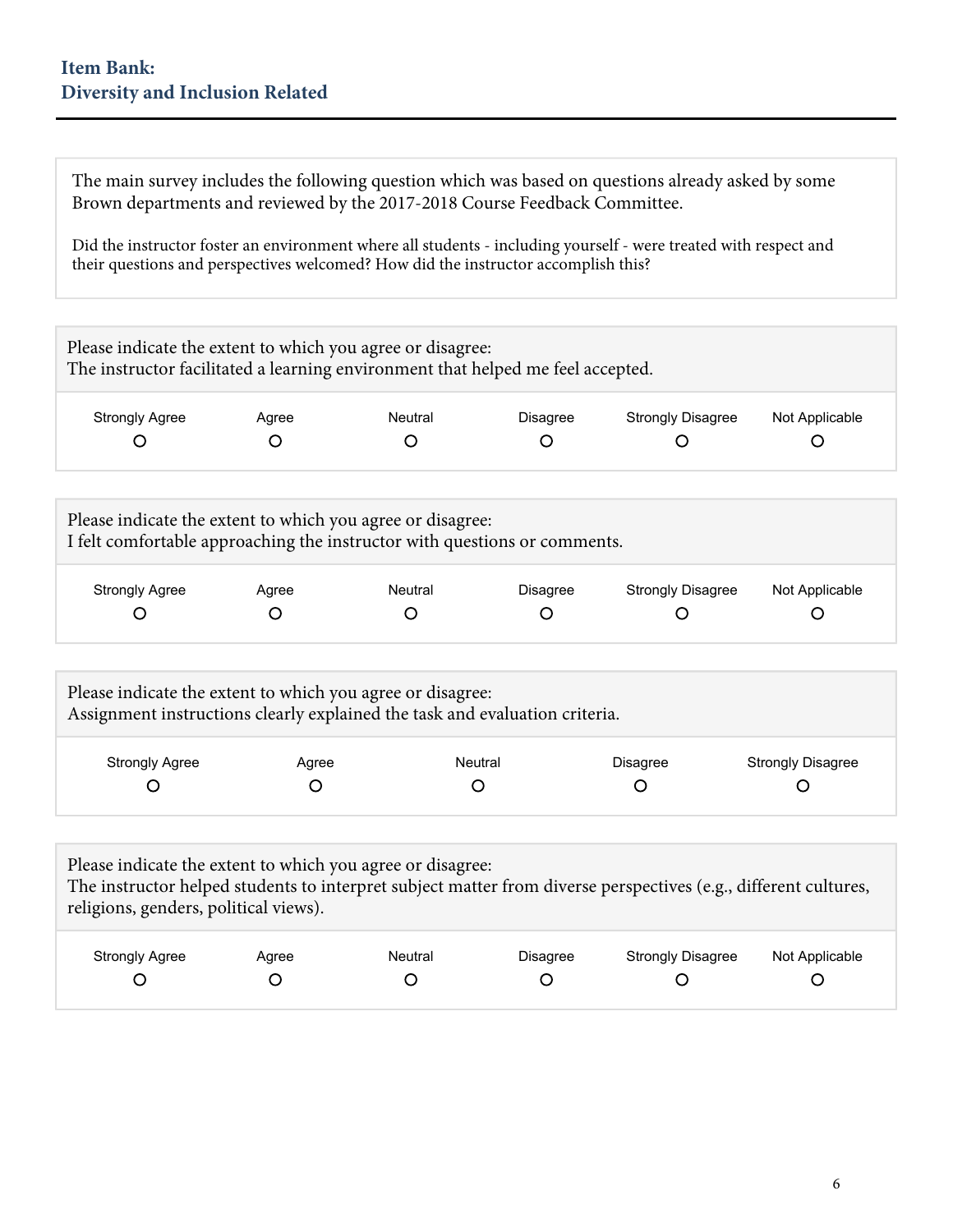## **Item Bank: Diversity and Inclusion Related**

| <b>Strongly Agree</b>                                                                                                                                        | Agree | Neutral                                                                             | <b>Strongly Disagree</b><br>Disagree                                                                              | Not Applicable           |
|--------------------------------------------------------------------------------------------------------------------------------------------------------------|-------|-------------------------------------------------------------------------------------|-------------------------------------------------------------------------------------------------------------------|--------------------------|
| O                                                                                                                                                            | O     | $\Omega$                                                                            | O<br>O                                                                                                            | O                        |
| Please indicate the extent to which you agree or disagree:                                                                                                   |       | This class was open to a variety of different student experiences and perspectives. |                                                                                                                   |                          |
| <b>Strongly Agree</b>                                                                                                                                        | Agree | Neutral                                                                             | Disagree                                                                                                          | <b>Strongly Disagree</b> |
| O                                                                                                                                                            | O     | O                                                                                   | $\circ$                                                                                                           | O                        |
| <b>Strongly Agree</b>                                                                                                                                        | Agree | Neutral                                                                             | Course materials (e.g., readings, slides, examples, or films) were inclusive of diverse perspectives.<br>Disagree | <b>Strongly Disagree</b> |
| O                                                                                                                                                            | O     | $\circ$                                                                             | $\circ$                                                                                                           | $\circ$                  |
| Please indicate the extent to which you agree or disagree:<br>Please indicate the extent to which you agree or disagree:<br>people from diverse backgrounds. |       |                                                                                     | Course materials (e.g., readings, slides, examples, or films) represented the intellectual contributions of       |                          |
| <b>Strongly Agree</b>                                                                                                                                        | Agree | Neutral                                                                             | Disagree                                                                                                          | <b>Strongly Disagree</b> |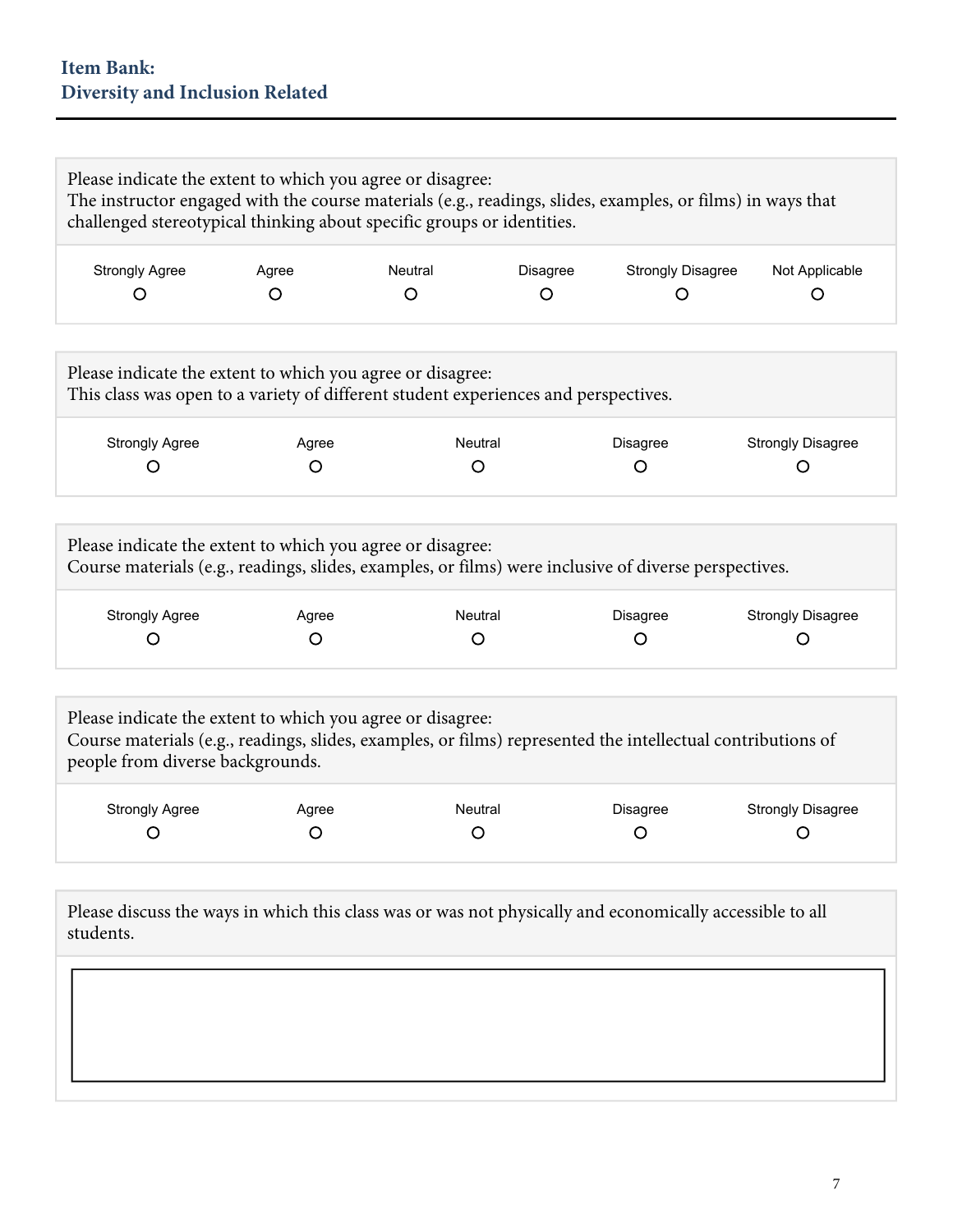| Agree" to "Strongly Disagree."                                                                                                     |                       |       |         |          |                          |  |
|------------------------------------------------------------------------------------------------------------------------------------|-----------------------|-------|---------|----------|--------------------------|--|
|                                                                                                                                    | <b>Strongly Agree</b> | Agree | Neutral | Disagree | <b>Strongly Disagree</b> |  |
| Time spent in laboratory sessions<br>supported my learning in this<br>course.                                                      | O                     | O     | O       | O        | O                        |  |
| Work in laboratory sessions<br>prepared me to do well on the<br>exams.                                                             | ∩                     | ∩     | ∩       | O        | O                        |  |
| The experiments and/or<br>demonstrations in this course<br>helped me understand the central<br>ideas and concepts in the course.   | ∩                     | O     | ∩       | Ω        | O                        |  |
| The laboratory lectures were<br>helpful in understanding the<br>purpose of the experiments,<br>demonstration, or other activities. | ∩                     |       | ◯       | Ω        | Ω                        |  |
| I prepared sufficiently before<br>laboratory sessions to successfully<br>complete the experiments or<br>other activities.          | ∩                     | ∩     | ∩       | O        | O                        |  |

Please indicate the extent to which you agree with each of the following statements on a scale of "Strongly

## **Open-ended Item**

How did you effectively prepare for laboratory sessions in this course? What might have helped you be more prepared?

Please indicate the extent to which you agree with each of the following statements on a scale of "Strongly Agree" to "Strongly Disagree."

### **The instructor:**

| Provided clear instructions<br>for each laboratory session.                                                                   | <b>Strongly Agree</b><br>C | Agree<br>Ω | Neutral<br>C | Disagree<br>O | <b>Strongly Disagree</b><br>C |
|-------------------------------------------------------------------------------------------------------------------------------|----------------------------|------------|--------------|---------------|-------------------------------|
| Emphasized the importance<br>of safety in the laboratory.                                                                     |                            | ( )        |              | ∩             |                               |
| Helped me understand key<br>steps in the experiment or<br>demonstration during<br>laboratory sessions.                        |                            | ∩          |              |               |                               |
| Effectively answered my<br>questions about laboratory<br>procedures (e.g. equipment<br>use, clean up, collection of<br>data). |                            |            |              |               |                               |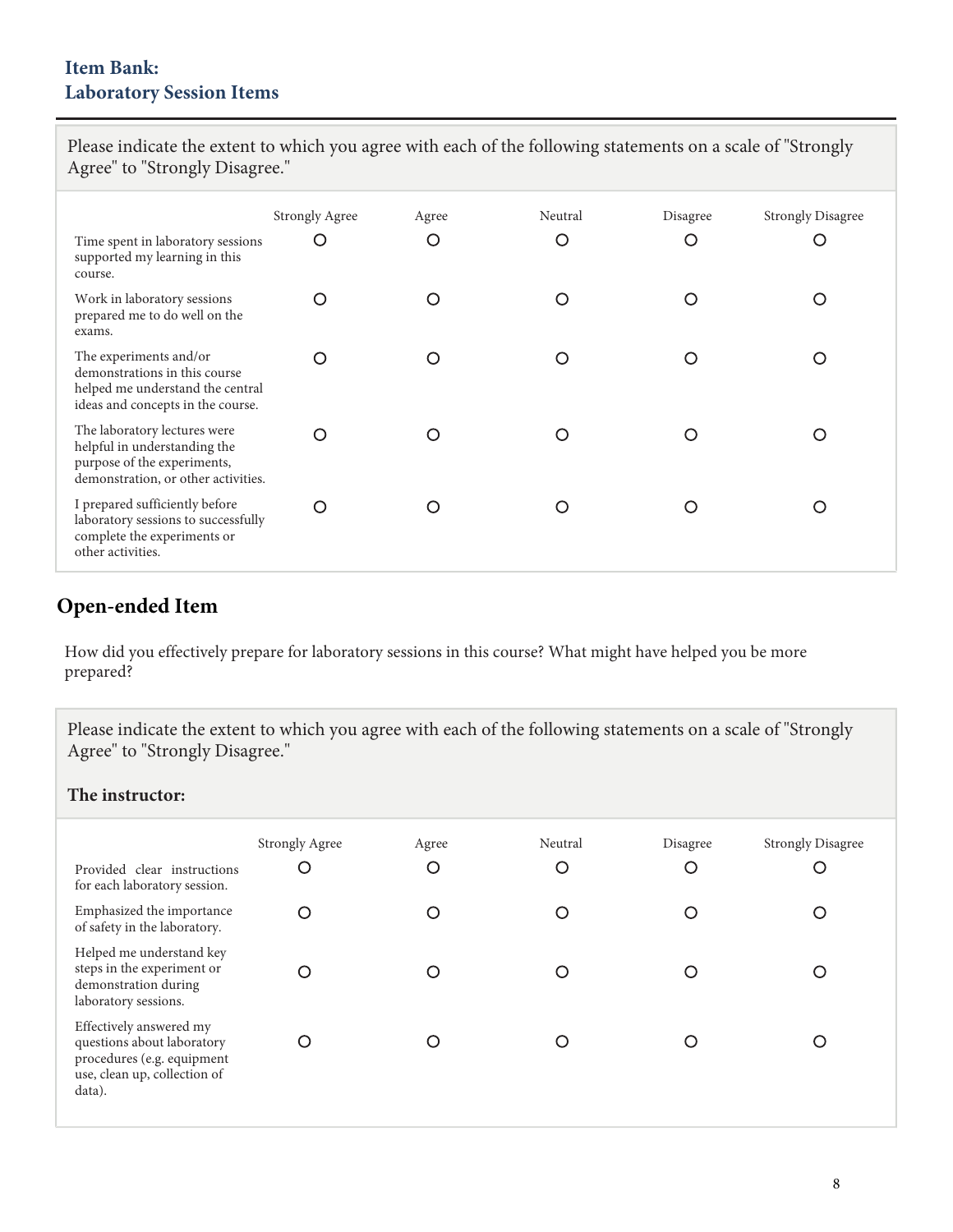## **Item Bank: Laboratory Session Items (Continued)**

Please indicate the extent to which you agree with each of the following statements on a scale of "Strongly Agree" to "Strongly Disagree."

### **The Teaching Assistant:**

| Provided clear instructions<br>for each laboratory session.                                                                   | <b>Strongly Agree</b><br>O | Agree<br>С | Neutral<br>O | Disagree<br>O | <b>Strongly Disagree</b><br>Ċ |
|-------------------------------------------------------------------------------------------------------------------------------|----------------------------|------------|--------------|---------------|-------------------------------|
| Emphasized the importance<br>of safety in the laboratory.                                                                     | ∩                          |            | ∩            | Ω             |                               |
| Helped me understand key<br>steps in the experiment or<br>demonstration during<br>laboratory sessions.                        | O                          |            | ∩            | ∩             |                               |
| Effectively answered my<br>questions about laboratory<br>procedures (e.g. equipment<br>use, clean up, collection of<br>data). |                            |            |              | С             |                               |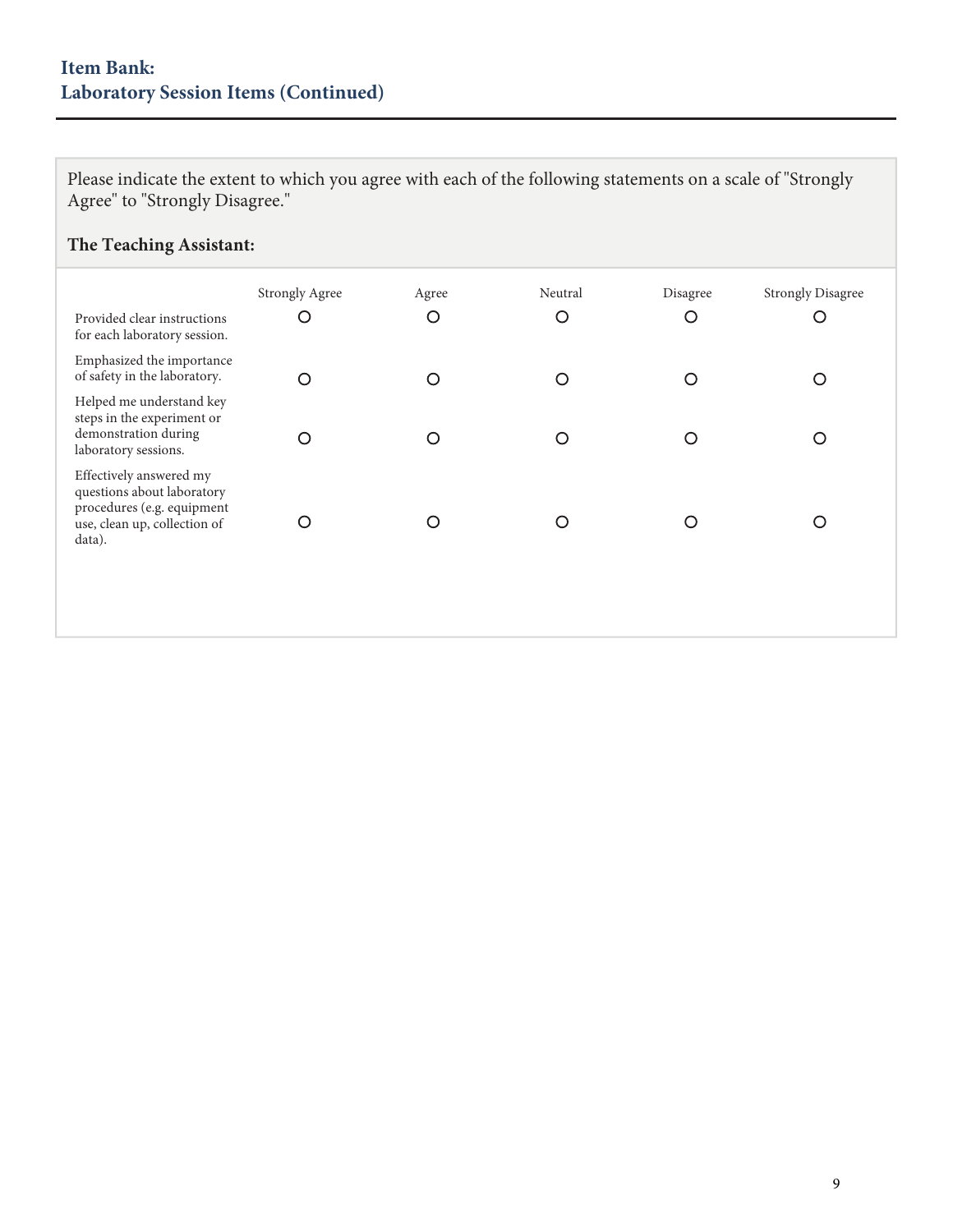Please indicate the extent to which you agree with each of the following statements on a scale of "Strongly Agree" to "Strongly Disagree."

| Time spent in problem-<br>solving sessions supported<br>my learning in this course.         | <b>Strongly Agree</b><br>O | Agree<br>O | Neutral<br>O | Disagree<br>O | <b>Strongly Disagree</b><br>O |
|---------------------------------------------------------------------------------------------|----------------------------|------------|--------------|---------------|-------------------------------|
| Problem-solving sessions<br>prepared me to do well on<br>exams.                             |                            |            |              | ◯             |                               |
| The sessions helped me<br>learn problem-solving<br>strategies to use beyond this<br>course. | ∩                          | ∩          |              | ∩             |                               |
| The kinds of problems<br>covered were interesting<br>and relevant.                          |                            |            |              |               |                               |
| The problems helped me<br>understand the central ideas<br>and concepts in the course.       | ∩                          | ∩          | ◯            | ∩             |                               |

## **Open-ended Items**

How have in-class instruction and activities prepared you for solving problems on your own?

After this course, what do you see as your strengths when trying to solve complex problems?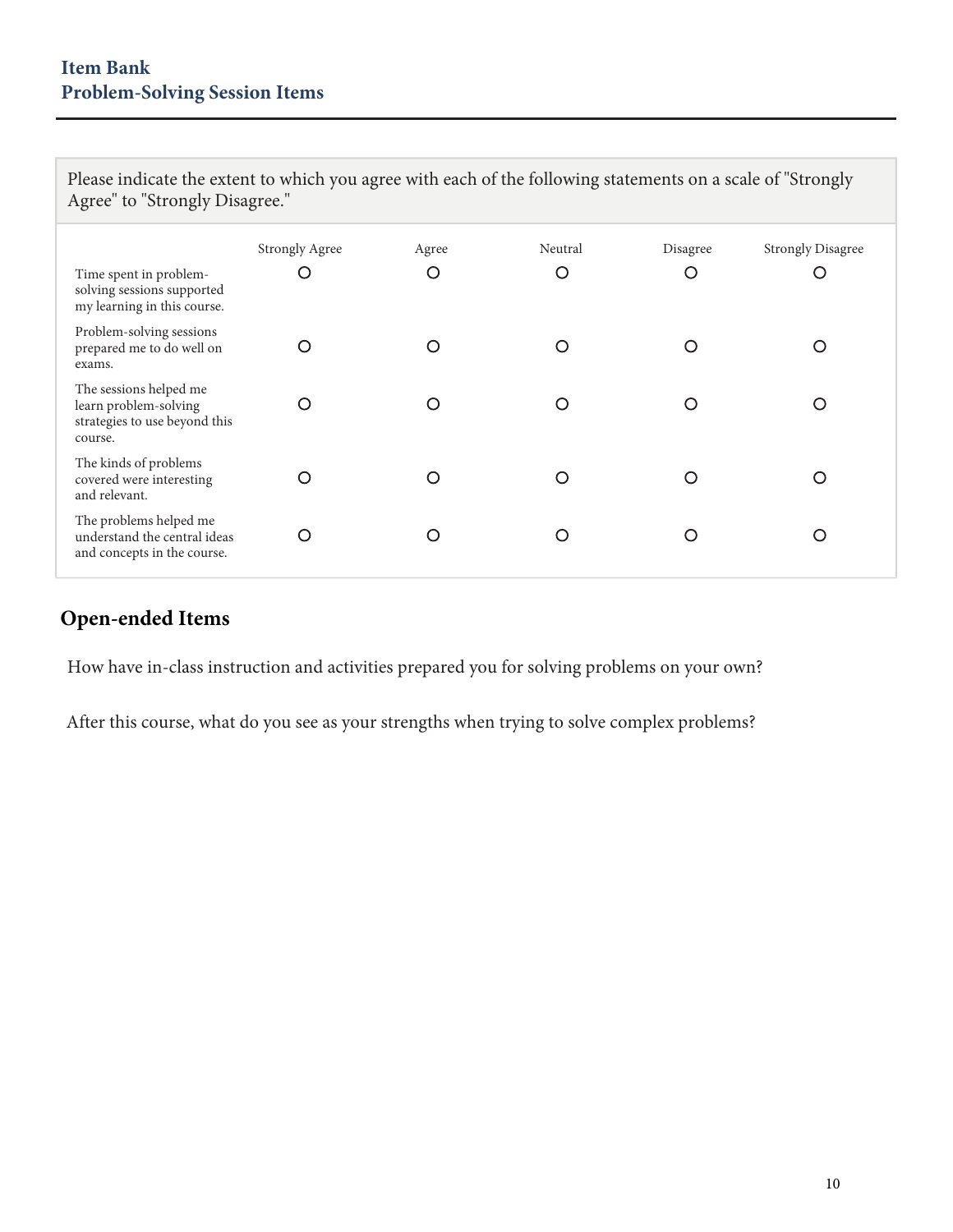### **Item Bank Foreign Language Course Items**

Please indicate the extent to which you agree with each of the following statements on a scale of "Strongly Agree" to "Strongly Disagree."

This course helped me learn to:

| Listen more closely to<br>others                                      | <b>Strongly Agree</b><br>O | Agree<br>O | Neutral<br>O | Disagree<br>O | <b>Strongly Disagree</b><br>O |
|-----------------------------------------------------------------------|----------------------------|------------|--------------|---------------|-------------------------------|
| Communicate more<br>effectively with others in<br>the target language | ◠                          | ∩          | O            | O             |                               |
| Present ideas or work to a<br>group more effectively                  | ◠                          |            | ∩            | ∩             |                               |
| Work more effectively<br>with others as part of a<br>team             | n                          |            | ∩            | O             |                               |
| Translate concepts<br>between cultures with<br>more nuance            |                            |            | ∩            | O             |                               |

How helpful were the different materials and tools in this course for your learning of the language? Select N/A for not applicable if you did not use the item in the course.

|                                                                 | Extremely<br>helpful | Very helpful | Moderately<br>helpful | Slightly helpful | Not at all<br>helpful | N/A |
|-----------------------------------------------------------------|----------------------|--------------|-----------------------|------------------|-----------------------|-----|
| The textbook                                                    | O                    | O            | O                     | O                | O                     | O   |
| Readings (e.g., literature,<br>scholarly articles)              | $\circ$              | O            | O                     | C                | O                     |     |
| Hard-copy materials (e.g.,<br>worksheets, handouts)             | O                    |              | Ω                     |                  |                       |     |
| Online materials and tools                                      | O                    | O            | O                     |                  | ∩                     |     |
| Multimedia components of<br>the course (e.g., videos,<br>audio) | O                    |              | O                     |                  |                       |     |
|                                                                 |                      |              |                       |                  |                       |     |

### **Open-ended Items**

In what ways did the course help you to build on skills such as being a more effective listener, communication successfully with others, presenting to a group, working collaboratively, and translating concepts between cultures?

In what ways did the course broaden your perspectives about Brown, the United States, and our global world?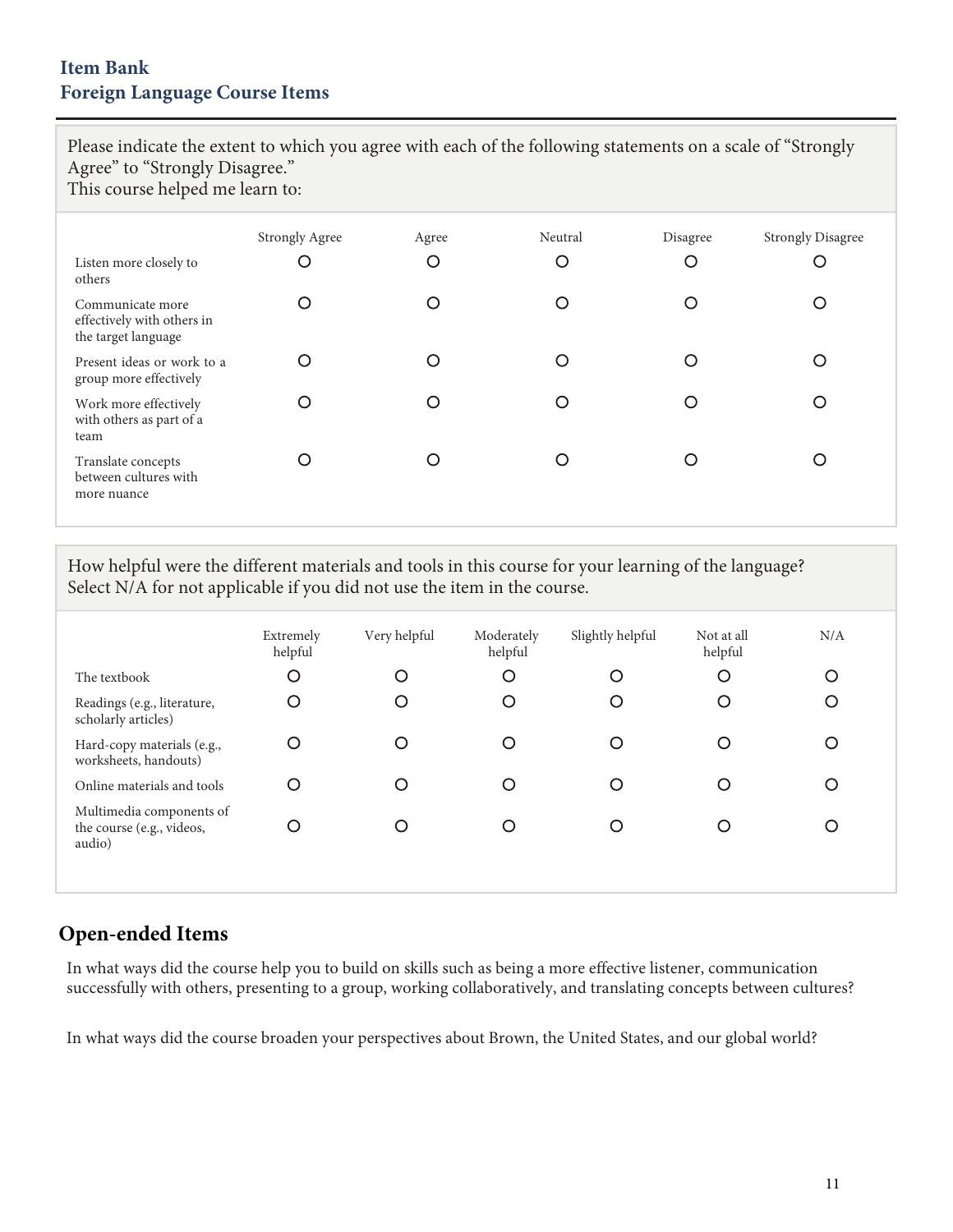Please indicate the extent to which you agree with each of the following statements on a scale of "Strongly Agree" to "Strongly Disagree". Select N/A if the statement is not applicable to your experience with Teaching Assistants in this course.

In general, the Teaching Assistants that I worked with in this course:

|                                                                                                | <b>Strongly Agree</b> | Agree   | Neutral | Disagree | Strongly<br>Disagree | N/A     |
|------------------------------------------------------------------------------------------------|-----------------------|---------|---------|----------|----------------------|---------|
| Made me feel comfortable<br>asking questions.                                                  | O                     | $\circ$ | O       | O        | $\circ$              | O       |
| Found ways to help me<br>answer my own questions.                                              | O                     | $\circ$ | O       | O        | O                    | $\circ$ |
| Explained concepts clearly.                                                                    | $\circ$               | O       | O       | O        | O                    | O       |
| Helped me develop<br>important skills related to<br>the course.                                | $\circ$               | O       | O       | O        | O                    | O       |
| Helped me reflect on and<br>refine my problem-solving<br>abilities.                            | $\circ$               | O       | O       | O        | O                    | O       |
| Helped me adapt my<br>learning strategies for this<br>course.                                  | O                     | O       | O       | O        | O                    | O       |
| Offered information and<br>advice that was well aligned<br>with those of the<br>instructor(s). | $\circ$               | O       | O       | O        | O                    | O       |
| Fostered effective<br>interactions among<br>students.                                          | O                     | $\circ$ | O       | O        | O                    | O       |
| Overall, provided useful<br>support for my learning.                                           | $\circ$               | O       | O       | O        | O                    | O       |

How many times did you meet outside of class time with a Teaching Assistant for this course in office hours and/or help sessions over the semester?

- O 0 times
- $O$  1-3 times
- 4-7 times
- 8-11 times
- 12 or more times